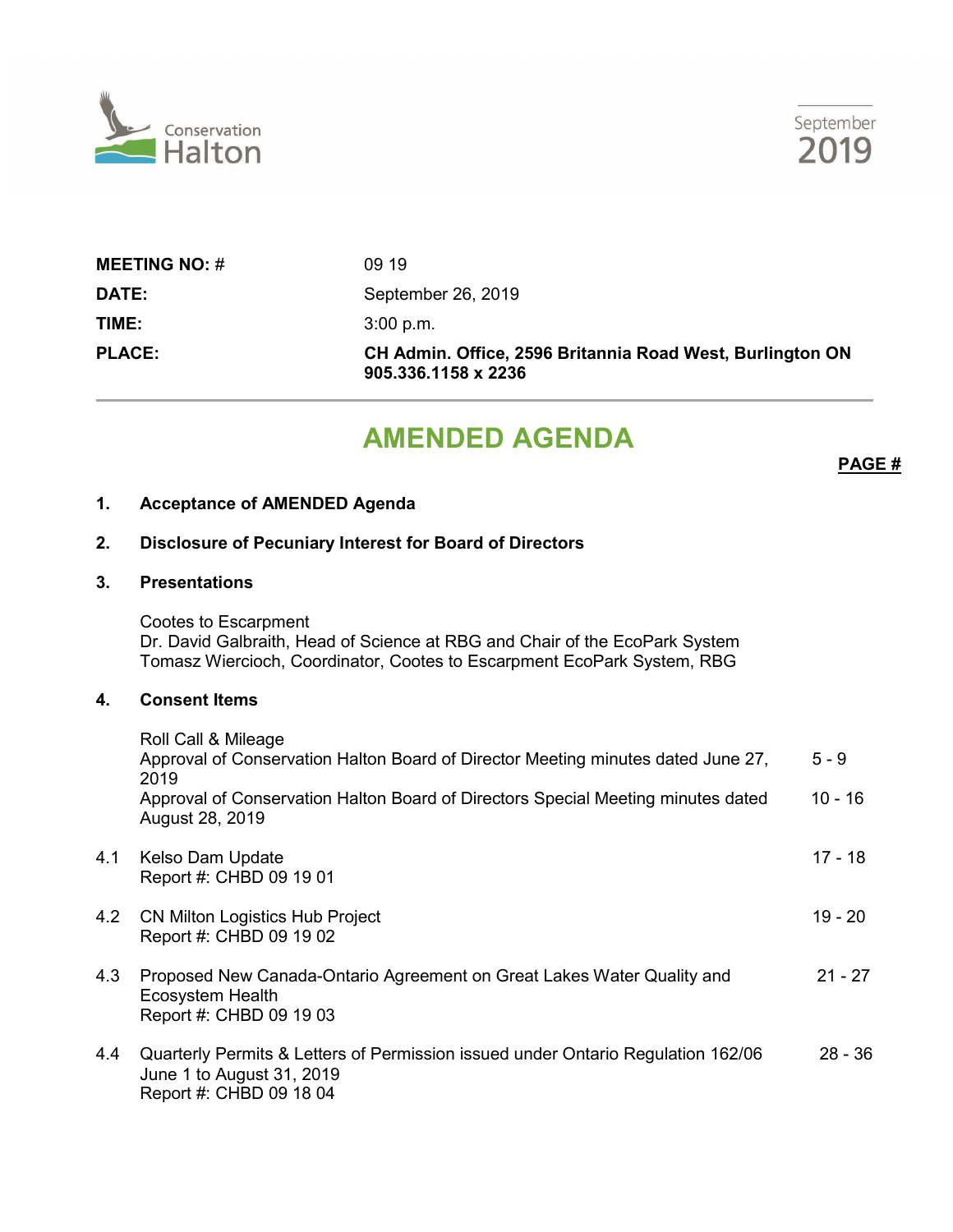

|     | Conservation<br>$H$ Halton                                                                                                                                                                                                                                          | September<br>2019 |
|-----|---------------------------------------------------------------------------------------------------------------------------------------------------------------------------------------------------------------------------------------------------------------------|-------------------|
| 4.5 | <b>Provincial Flood Advisor</b><br>Report #: CHBD 09 19 05                                                                                                                                                                                                          | $37 - 39$         |
| 4.6 | Conservation Halton Regulation Mapping - 2019 Minor Updates<br>Report #: CHBD 09 19 06                                                                                                                                                                              | $40 - 45$         |
| 4.7 | Purchasing Report April 1 to July 31, 2019<br>Report #: CHBD 09 19 10                                                                                                                                                                                               | $81 - 83$         |
| 5.  | <b>Action Items</b>                                                                                                                                                                                                                                                 |                   |
| 5.1 | Proposed construction of a new dwelling including covered porches, patio/deck, and<br>Swimming pool within 15 metres of a wetland<br>4468 Escarpment Drive, City of Burlington, Regional Municipality of Halton<br>(CH File # A/19/B/79)<br>Report #: CHBD 09 19 11 | $84 - 89$         |
| 5.2 | Conservation Halton Hearing Procedures, Revised, September 26, 2019<br>Report #: CHBD 09 19 12                                                                                                                                                                      | $90 - 103$        |
| 5.3 | Property Disposition- Strip of Property over the Morrison Wedgewood Channel for<br>Halton Region's Trafalgar Road Reconstruction Project<br>Report #: CHBD 09 19 13                                                                                                 | $104 - 106$       |
| 5.4 | Provincial Policy Statement Review - Proposed Policies (ERO # 019-0279)<br>CH File No.: PPO 058PPS - Comments<br>Report #: CHBD 09 19 14                                                                                                                            | $107 - 115$       |
| 5.5 | Tremaine Dundas (Evergreen) Scoped Subwatershed Study (2018) and<br>Secondary Plan, City of Burlington<br>CH File No.: MPR 452<br>Report #: CHBD 09 19 07                                                                                                           | $46 - 50$         |
| 5.6 | Premier Gateway Phase 1B Employment Area Secondary Plan and Scoped<br>Subwatershed Study, Town of Halton Hills<br>CH File No.: MPR 654<br>Report #: CHBD 09 19 08                                                                                                   | $51 - 55$         |
| 5.7 | Budget Variance Report for the Period Ended July 31, 2019 and 2019<br>Projected Year End Forecast<br>Report #: CHBD 09 19 09                                                                                                                                        | $56 - 80$         |

#### **6. In Camera**

6.1 Legal Matter Report #: CHBD 09 19 15